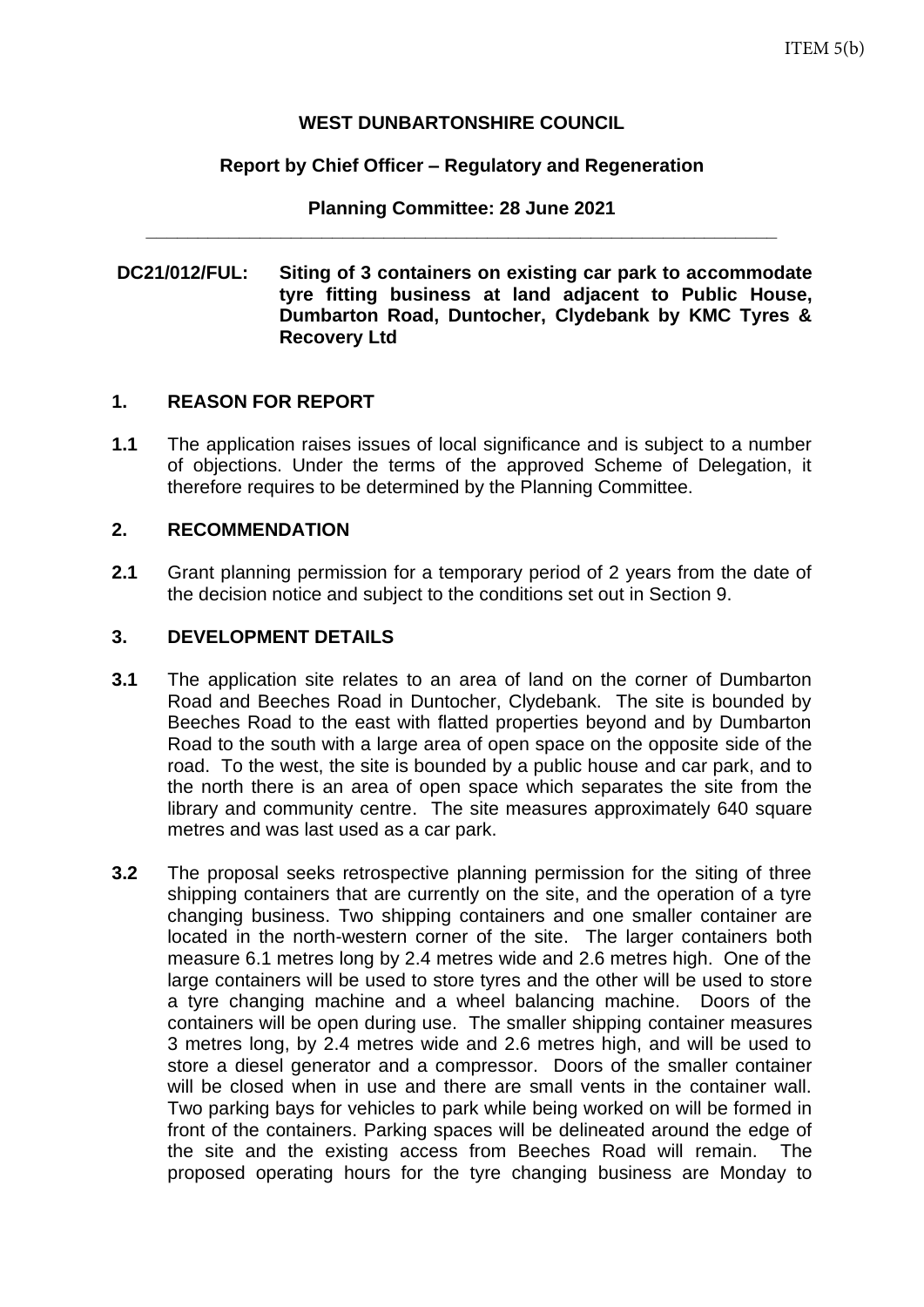Saturday 8am to 6pm and Sunday 9am to 4pm. Delivery of tyres to the site will take place 1 to 2 times per day during operational hours.

**3.3** A hot food catering van with associated seating area originally formed part of the application, however, following discussions with officers this has since been removed from the proposed development.

## **4**. **CONSULTATIONS**

- **4.1** West Dunbartonshire Council Roads Service have no objections subject to conditions regarding the delineation of parking spaces and the provision of a parking bay for disabled badge holders.
- **4.2** West Dunbartonshire Council Environmental Health Service have no objections subject to a condition requiring the reconfiguration of the containers on the site as a noise mitigation measure.
- **4.3** West of Scotland Archaeology Service have no objections to the proposed development.

## **5. REPRESENTATIONS**

- **5.1** Ten representations have been received from local residents, all in objection to the proposal. This includes one of the representations signed by 9 residents of Veitches Court which is on the opposite side of Beeches Road. A summary of the points raised in the representations are as follows:
	- Noise pollution from the tyre changing business will affect local residents enjoyment of peace and quiet in their homes. Many local residents are senior citizens and have specifically chosen this area to live in due to its quiet and safe nature.
	- Proposal will result in an increase in traffic at an existing busy junction causing disruption to public transport and to cars entering the adjacent housing scheme. Increased risk of accidents for both vehicles and pedestrians.
	- Fumes from tyre changing business will affect amenity.
	- Several local residents' properties will overlook the site, which will be visually unpleasant and damaging to the environment. It will impact local enjoyment of Duntocher Green through noise and fumes. Development will be out of character with this part of the high street as it has traditionally been characterised by shop fronts.
	- Development would result in the loss of a car park leading to more people parking on the street, which can raise road safety issues.
	- Once the adjacent public house reopens this, along with the proposed development, will result in cars parking on the main road causing problems for vehicles and pedestrians trying to cross the road. Customers of the business may use the parking facilities for nearby houses.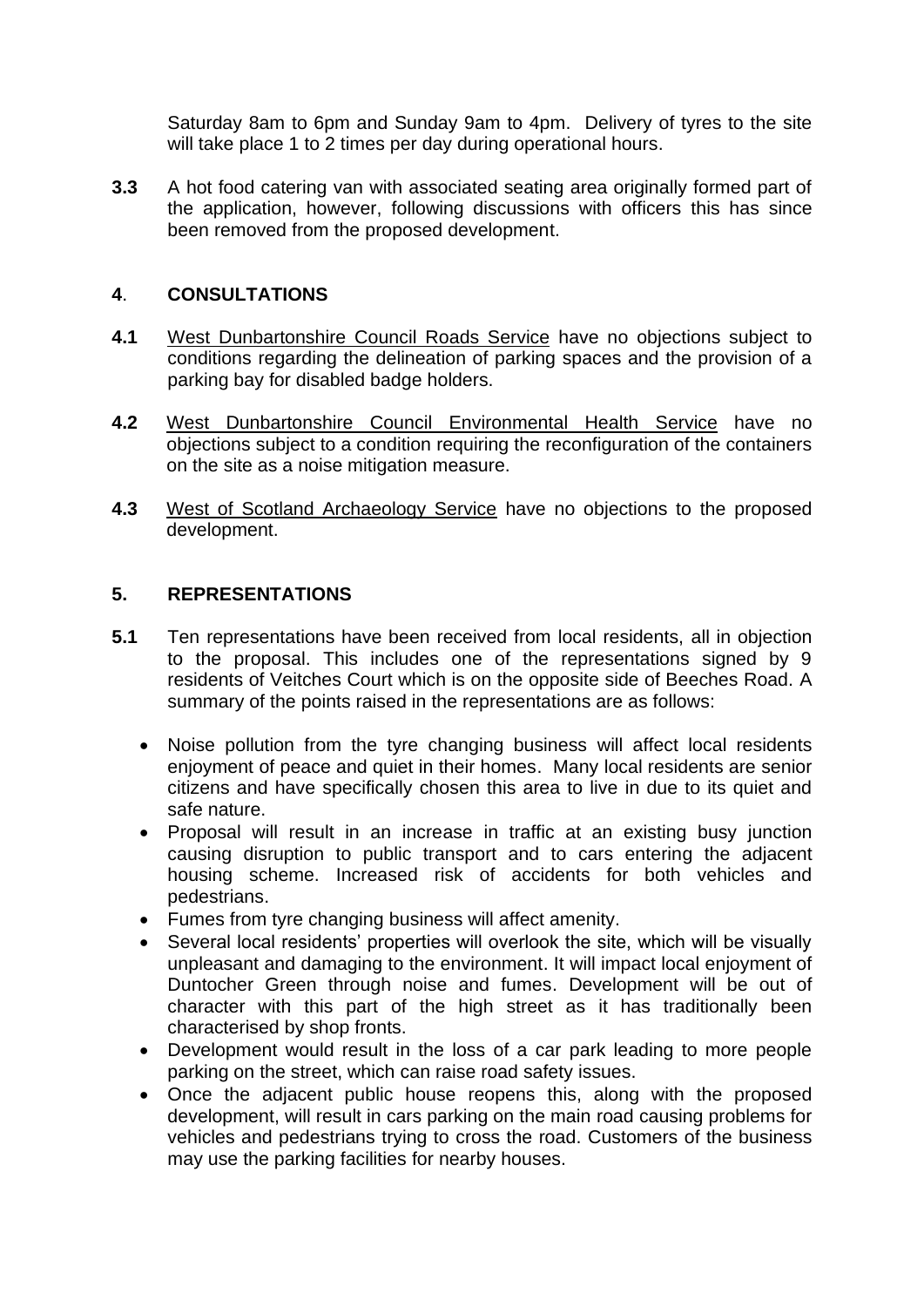- Property values may be affected as they become less desirable to potential buyers.
- Established tyre repair businesses in the local area would be affected.
- Development would be more suited to an industrial estate.

## **6. ASSESSMENT AGAINST THE DEVELOPMENT PLAN**

### West Dunbartonshire Local Plan 2010

- **6.1** Policy GD1 seeks to ensure that all new development is of a high quality design, of an appropriate and compatible land use and that it respects the character and amenity of the surrounding area. Policy H5 seeks to ensure that the character and amenity of existing residential areas are safeguarded where new development is proposed. Where non-residential uses are proposed consideration should be given as to whether the use can be considered ancillary or complementary to the residential area. Developments should not result in a significant loss of amenity to surrounding properties, such as through increased traffic, noise, vibration, smell artificial light, litter, hours of operation and general disturbance.
- **6.2** The proposal complies with all the relevant policies contained in the Adopted Local Plan and is assessed fully in Section 7 below.

# **7. ASSESSMENT AGAINST MATERIAL CONSIDERATIONS**

West Dunbartonshire Local Development Plan (LDP1) Proposed Plan

- **7.1** On 27 April 2016, the Planning Committee took a final decision not to accept the Local Development Plan Examination Report recommended modification in respect of including the Duntiglennan Fields site in Clydebank as a housing development opportunity, and therefore, as a result of the Scottish Ministers' Direction, the Local Development Plan has remained unadopted but continues to be a material consideration in the determination of planning applications.
- **7.2** Similar to Policy H5 of the Adopted Plan, Policy BC4 focuses on new developments within existing neighbourhoods and requires them to respect and be compatible with their surrounding environment. Policy SC3 relates to proposals for non-retail uses in local centres and requires them to be assessed in terms of their impact on the amenity of the centre and surrounding uses. Policy DS1 seeks to deliver successful places and sustainable design for all development proposals. Policy DS4 seeks to protect air quality and prevent development that would exacerbate existing air quality problems, introduce new sources of air pollution that would impact on sensitive receptors, or introduce sensitive receptors close to areas with air quality problems unless adequate mitigation measures are included with the proposals. Policy BH1 aims to protect the Antonine Wall from development that would have an adverse impact on the Wall or its setting.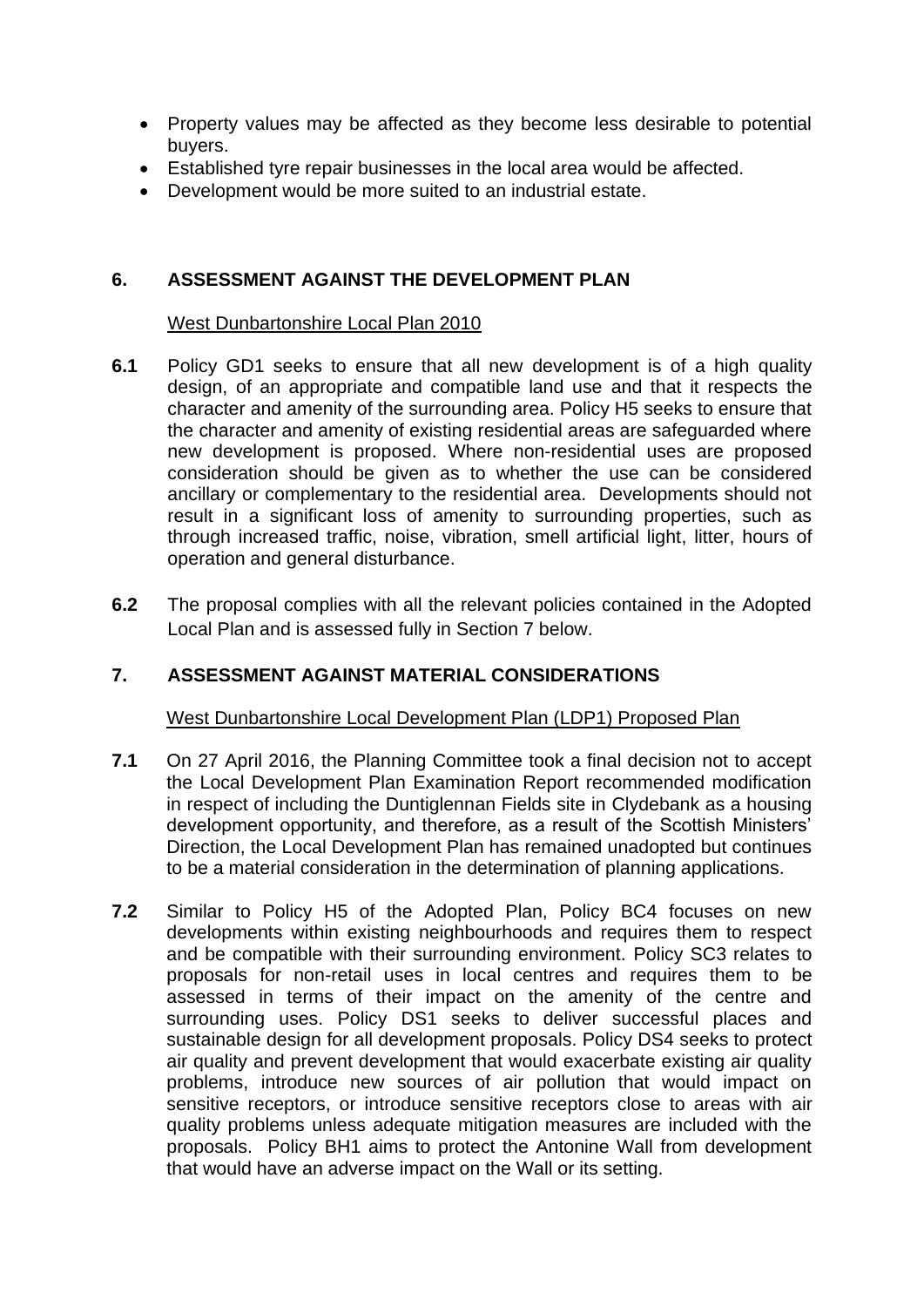**7.3** The proposal complies with all the relevant policies contained in the Local Development Plan (LDP1) Proposed Plan and is assessed fully in Section 7 below.

West Dunbartonshire Local Development Plan (LDP2) Proposed Plan

- **7.4** The modified LDP 2 was approved by the Council in August 2020. The Scottish Government issued a direction to the Council on 18<sup>th</sup> December 2020 requiring modifications to the housing parts of LDP2 and these modifications will be presented to a future Planning Committee for consideration. LDP2 is therefore the Council's most up to date policy position and has significant weight in the assessment and determination of planning applications at this time.
- **7.5** Policy H4 focuses on the safeguarding of amenity in existing residential areas and sets a need for developments to protect, preserve and enhance their residential character and amenity. There will be a general presumption against the establishment of non-residential uses which potentially have detrimental effects on local amenity or which cause unacceptable disturbance to local residents. Similarly to policy H4, Policy CP1 states that new developments must respond to their local context as well as protect and enhance the amenity of existing communities and neighbouring development sites. Policy SC4 relates to Local Centres and aims to protect and support uses that serve the local community. Non-retail uses may be appropriate in local centres, but the Council will have regard to the impact of proposals on the nature of the centre and the character and amenity of surrounding areas, particularly schools and homes. Policy BE1 seeks to protect Scheduled Monuments and Archaeological Sites from development that would adversely affect a Scheduled Monument or its setting, and archaeological sites should be preserved in-situ where possible. The proposed development is considered to be compatible with the surrounding residential area.
- **7.6** Policy ENV8 seeks to ensure that developments do not have a significant impact on established residential areas and properties by way of air, noise or light pollution. Where required, proposals that have the potential to impact, will require to demonstrate that their impact is not significant and provide adequate mitigation where necessary. The proposals will not have a significant impact in any of these regards with the Councils Environmental Health Section having no objection to the development.

## Principle of Development

**7.7** The site is located within an area identified as Existing Residential/Existing Neighbourhood within the adopted Local Plan and proposed Local Development Plans. Proposals for non-residential uses can be acceptable, however, they must be considered in terms of their impact on amenity, character, appearance and potential to cause disturbance. Although the site is captured under the existing residential area policy, the site and its immediate surroundings are characterised by a mix of uses including a public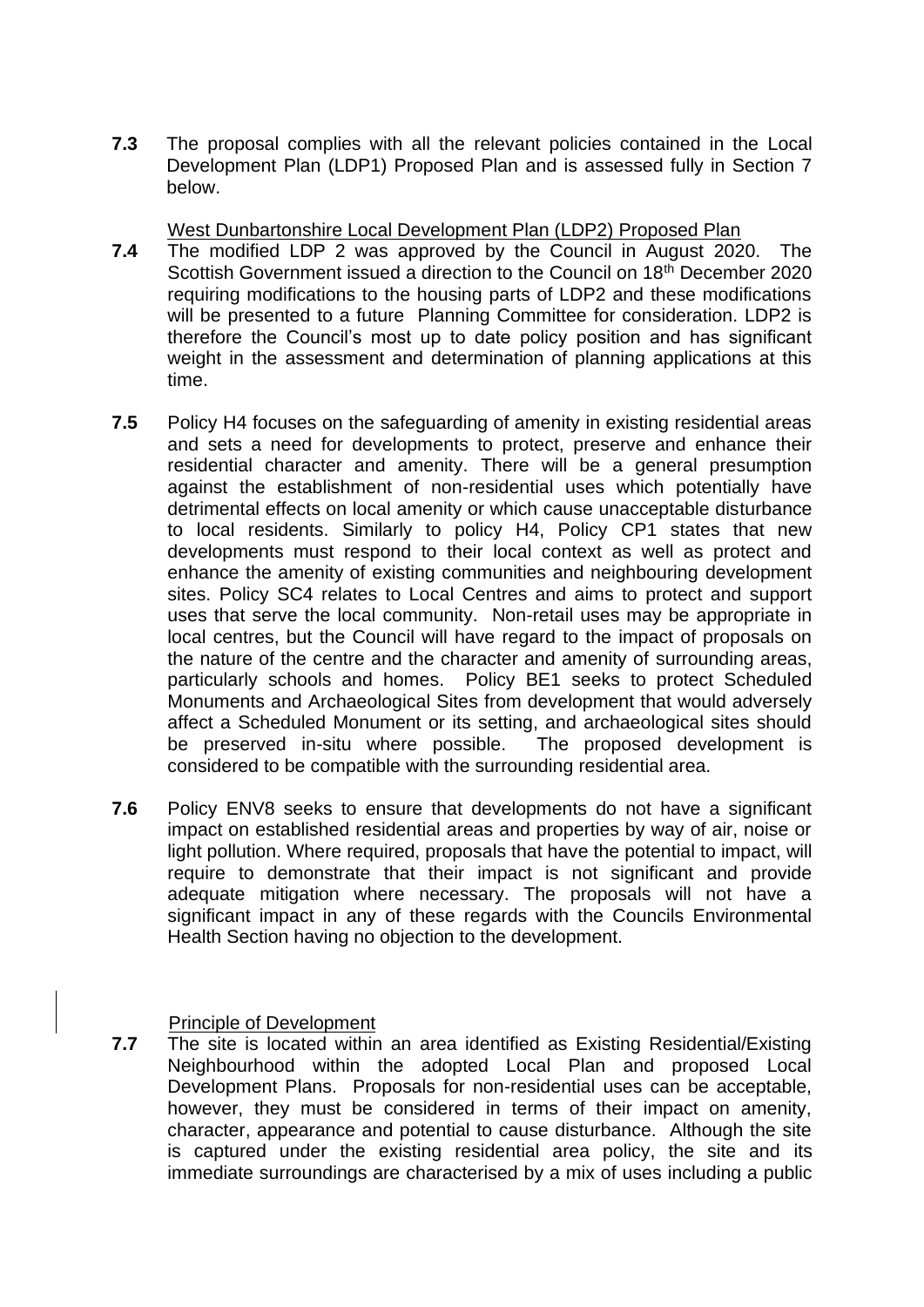house, shops, community centre, and a library, as well as residential properties. In this way, the site and surrounding area is similar to a Local Centre in that it is characterised by a mix of uses that serve the surrounding community. The site is also located on the main A-class road (A810) through Duntocher, and such central routes/streets are typically flanked by a mix of uses, and not just residential properties. While commercial/industrial uses tend to be directed towards business and industrial areas, tyre changing businesses in particular are often located on main roads as it provides a convenient location for motorists to stop. The scale of the business is considered to be proportionate to its surroundings and the presence of a new commercial use at this location would not be out of character in this mixed use area. While the site is located within a mixed use area, there are residential properties nearby and the impact on their amenity is considered below.

#### **7.8** Impact on Residential Amenity

The nearest residential properties to the site lie approximately 16 metres away to the east, at Veitches Court on the opposite side of Beeches Road. In the representations some of the local residents have raised concerns about noise and have mentioned that the tyre fitting business was in operation for a time before it was brought to the Council's attention, although this was not witnessed by officers who attended the site. A noise impact assessment has been carried out to determine the potential impact of the proposed development on the nearest residential properties. The assessment looked at noise from the removal and fitting of tyres in the two externally located changing bays and associated plant and equipment located in the adjacent shipping containers. Background noise measurements were taken on a Friday morning to represent a typical weekday noise level and measurements were also taken on a Sunday morning to represent the lowest background noise level. The assessment found that the noise impact during the Monday to Saturday period would not be adverse and therefore additional mitigation would not be required. However, the assessment did find that the noise impact of the development on a Sunday would be more significant due to background noise levels being lower at this time of the week and therefore the assessment recommends mitigation measures to avoid any significant adverse impact. The assessment recommends reorientation of the shipping containers and tyre changing bays to provide a buffer between the noise sources and the residential properties on the opposite side of Beeches Road. The shipping container to be used for storing tyres would be positioned between the tyre changing bays and Beeches Road. Environmental Health have reviewed the noise impact assessment and are content with its findings, including the proposed mitigation measures. The positions of the shipping containers on the site can be managed through a condition.

**7.9** Fumes from the tyre changing business has been raised as a concern. The site is located on the main road through Duntocher, which is also an A Class road. The traffic on the road is therefore characterised by all types of vehicles including buses and HGVs, many of which will use the road as a short-cut to get from the A82 on to the roundabout at Hardgate. The introduction of a tyre changing business of this scale is therefore unlikely to make a significant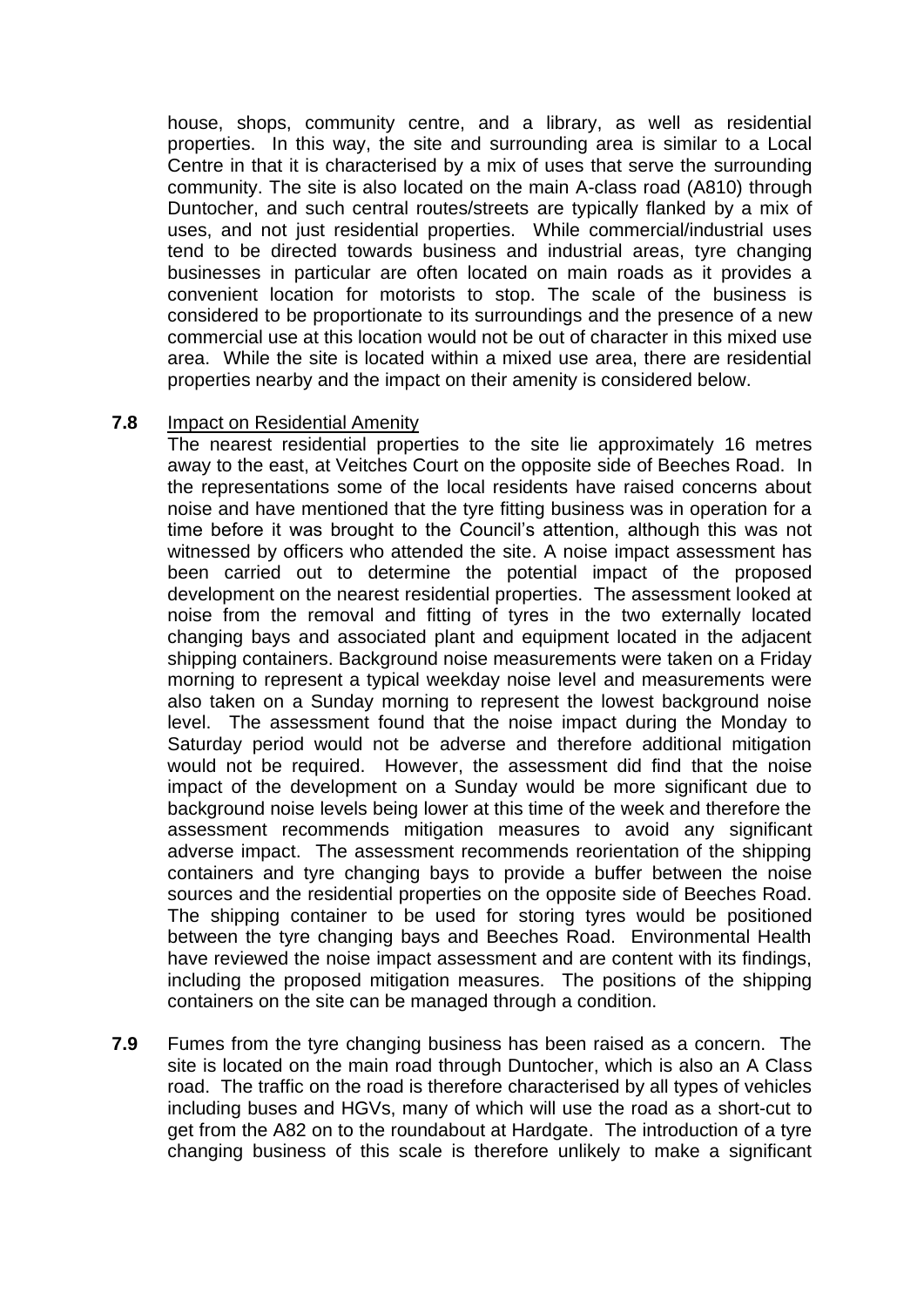contribution towards air pollution, particularly as cars will switch their engines off shortly after entering the site. .

- **7.10** Impact on visual amenity has been raised in representations, with residents concerned about impact on the outlook from their property and impact on the character of the main street in general. The site is an existing car park covered with tarmac and therefore it makes little contribution to the visual amenity of the area at present. While shipping containers do tend to be more associated with industrial areas, the current application proposes only three containers, one of which is smaller than the others, and these would be positioned towards the back of the site and subsequently the cars being worked on would also be pushed towards the rear corner of the site, as recommended in the noise impact assessment. While the containers will still be visible, this position will help to reduce their prominence and visual impact. This part of Duntocher, which is on a main route through the area, is characterised by a mix of uses including residential and commercial such as the adjacent public house and nearby shops. Tyre changing businesses and similar uses are often found on main routes as they provide a convenient location for motorists. It is therefore considered that the proposed development would not be out of character with the mixed use area and would not have a detrimental impact on the visual amenity of the area.
- **7.11** Other issues raised in representations include impact on property values and impact on existing businesses in the local area. These are not material planning considerations and cannot be taken into account in the assessment of the application.

## Parking and Access

**7.12** Concerns have been raised regarding the proposed development's potential to cause an increase in traffic at an existing busy junction. The development would utilise the existing vehicular access on Beeches Road and given the scale of the business it is considered that the development will not result in a significant increase in traffic at this location. Concern has also been raised over the loss of a car park which is in a convenient place for those wishing to visit shops etc on Dumbarton Road, which will lead to more drivers parking on the main road. However the existing car park is private and therefore drivers do not have the automatic right to park there at present. The Council's Roads Service has no objections to the proposal and has recommended conditions requiring the provision of a parking space for disabled badge holders and the delineation of parking spaces on the site. The site has sufficient parking for customers and staff and should not affect the residents' car park on the opposite side of the road. It is therefore considered that the proposal raises no road safety issues.

# Other Technical Matter

**7.13** The site is located near to the Antonine Wall, the setting of which is protected as it is a Scheduled Ancient Monument. The Wall at this location is not visible as it passes under existing buildings therefore the proposed development would not affect its setting, and as the proposal would not involve any ground excavation works there is no risk to archaeological remains.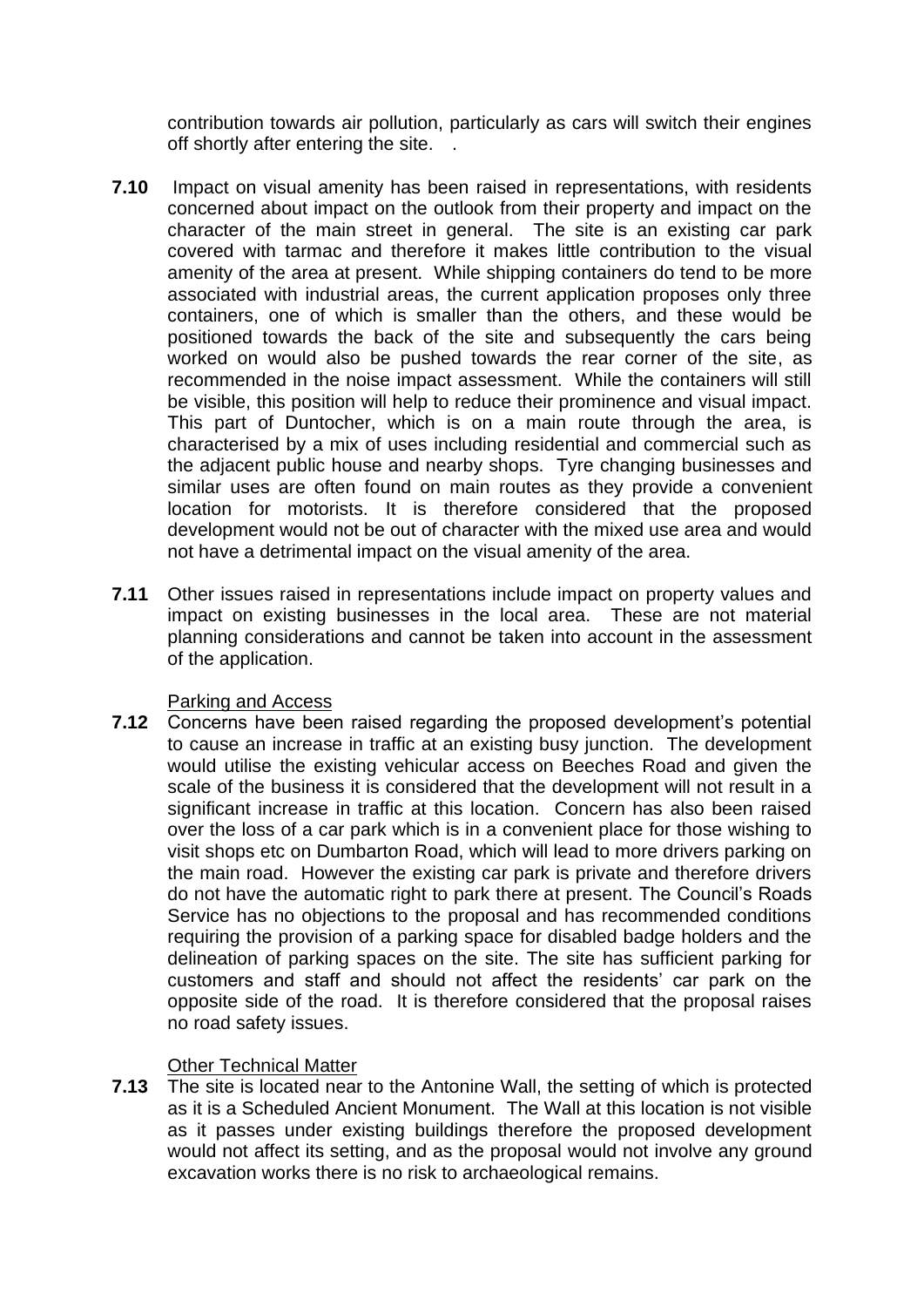## **8. CONCLUSION**

**8.1** The proposed development would introduce a commercial use into a mixed use area. The impact on amenity has been taken into account and it is considered that the proposal would not have a significant detrimental impact on the existing amenity of nearby residential properties provided that the mitigation measures recommended in the noise impact assessment are taken into account. Over all it is considered that the proposal complies with the polices of the adopted local plan and proposed local development plans and is therefore acceptable.

## **9. CONDITIONS**

- **01. The permission hereby granted is for a temporary period of 2 years only from the date of the decision notice, after which the containers shall be removed and the site restored to its former use unless a further planning permission is granted.**
- **02. For the avoidance of doubt the hot food catering van and seating area shown on drawing no.03 do not form part of this consent. No food catering vehicles shall operate on the site at any time.**
- **03. The tyre fitting business shall trade only between the following hours: Monday to Saturday 08.00 and 18.00 Sunday 09.00 and 16.00**
- **04. No development shall commence on site until an amended site layout drawing has been submitted for the further written approval of the planning authority. The amended site layout drawing shall show all proposed parking spaces and the locations of the shipping containers reconfigured as per the recommended mitigation measure noted within the New Acoustics Noise Impact Assessment- Rev 01 Report no. 7278- 00-01 dated 17 May 2021. The amended layout shall thereafter be implemented as approved. No changes shall be made to the positions of the shipping containers thereafter unless otherwise agreed in writing with the Planning Authority.**
- **05. Prior to the commencement of the use on site, details of the method of delineation of the parking spaces, including a space for disabled badge holders, shall be submitted for the further written approval of the Planning Authority and the development shall thereafter be completed in accordance with the approved details before it is brought into use.**